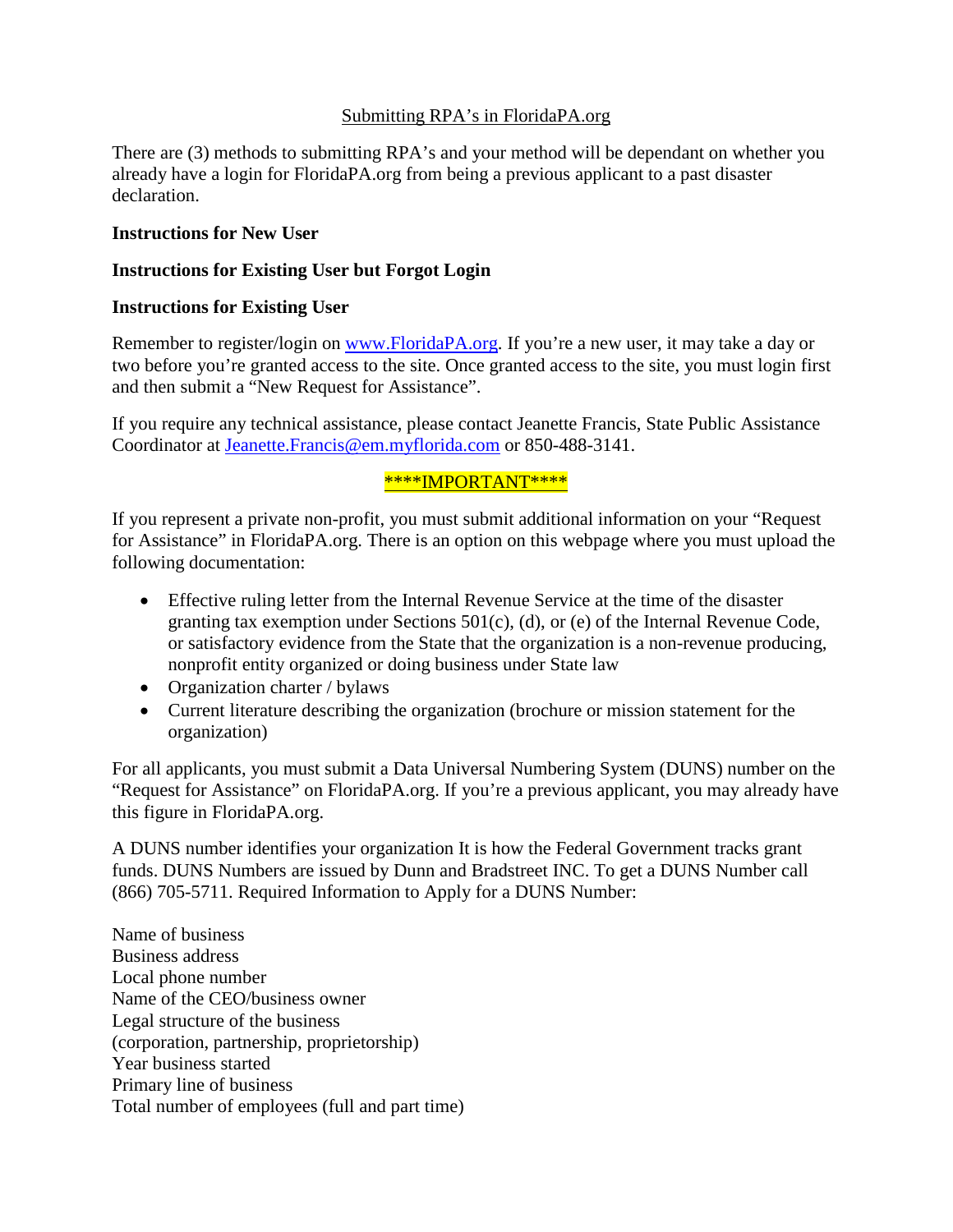Instructions for New User Access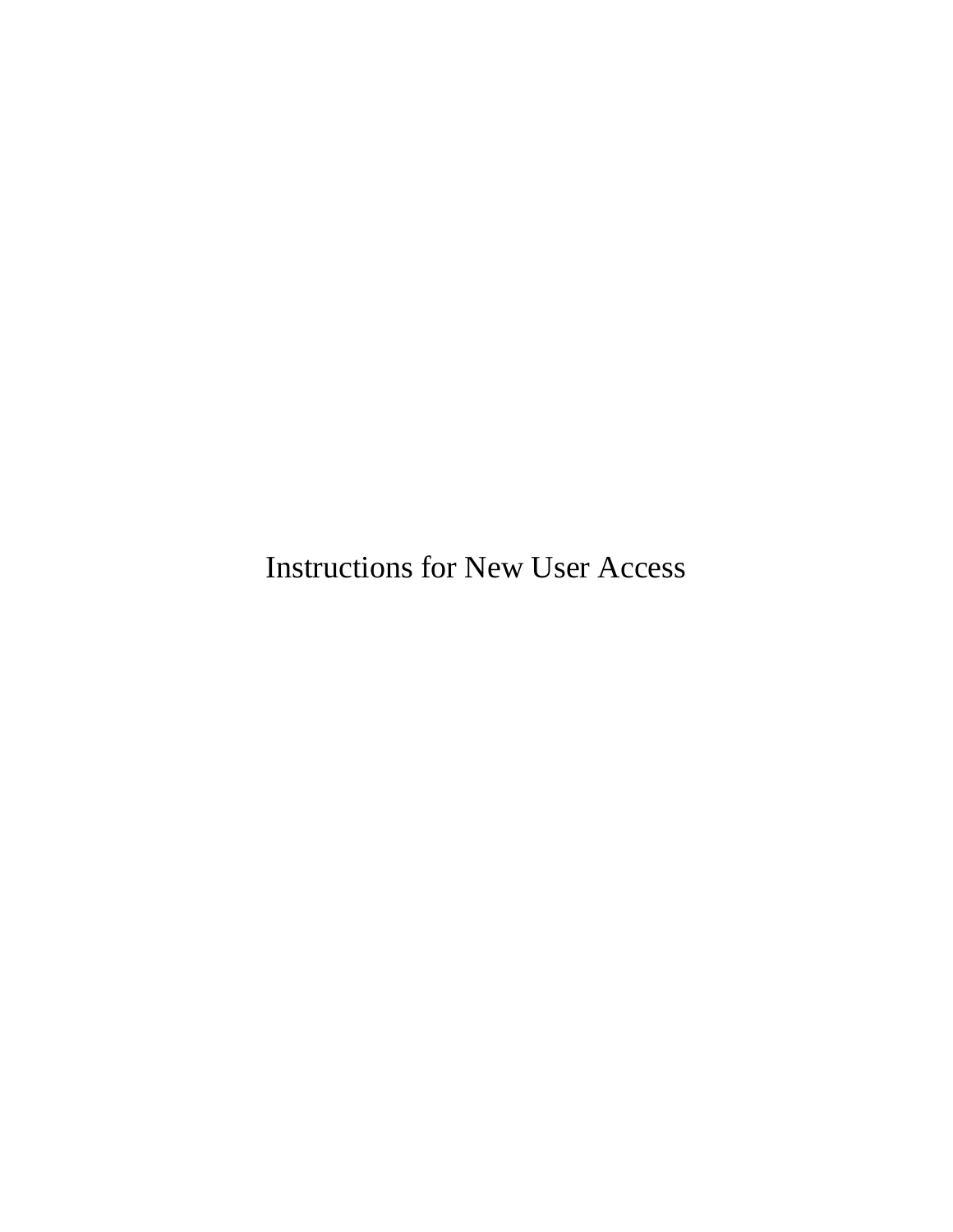

View News Archive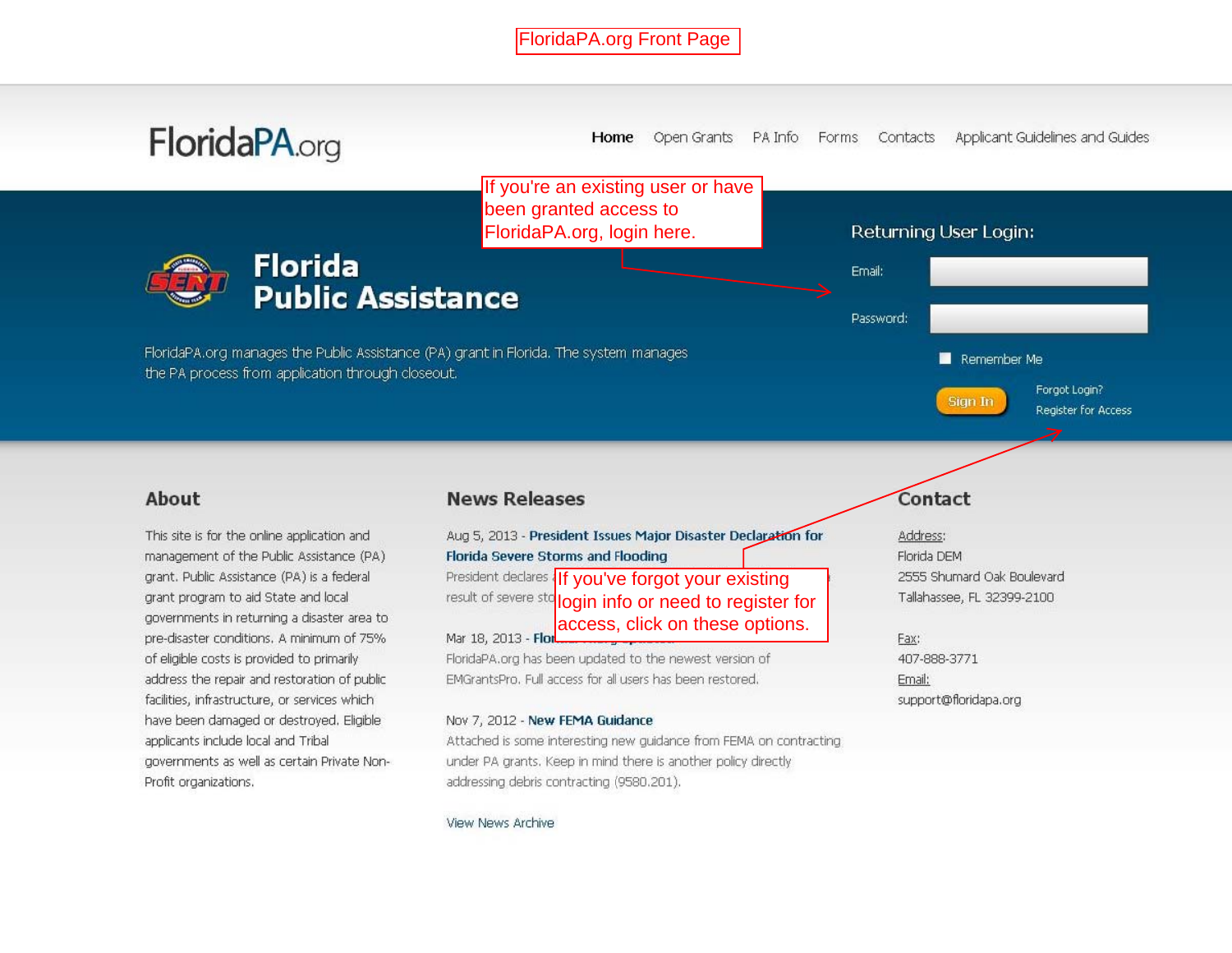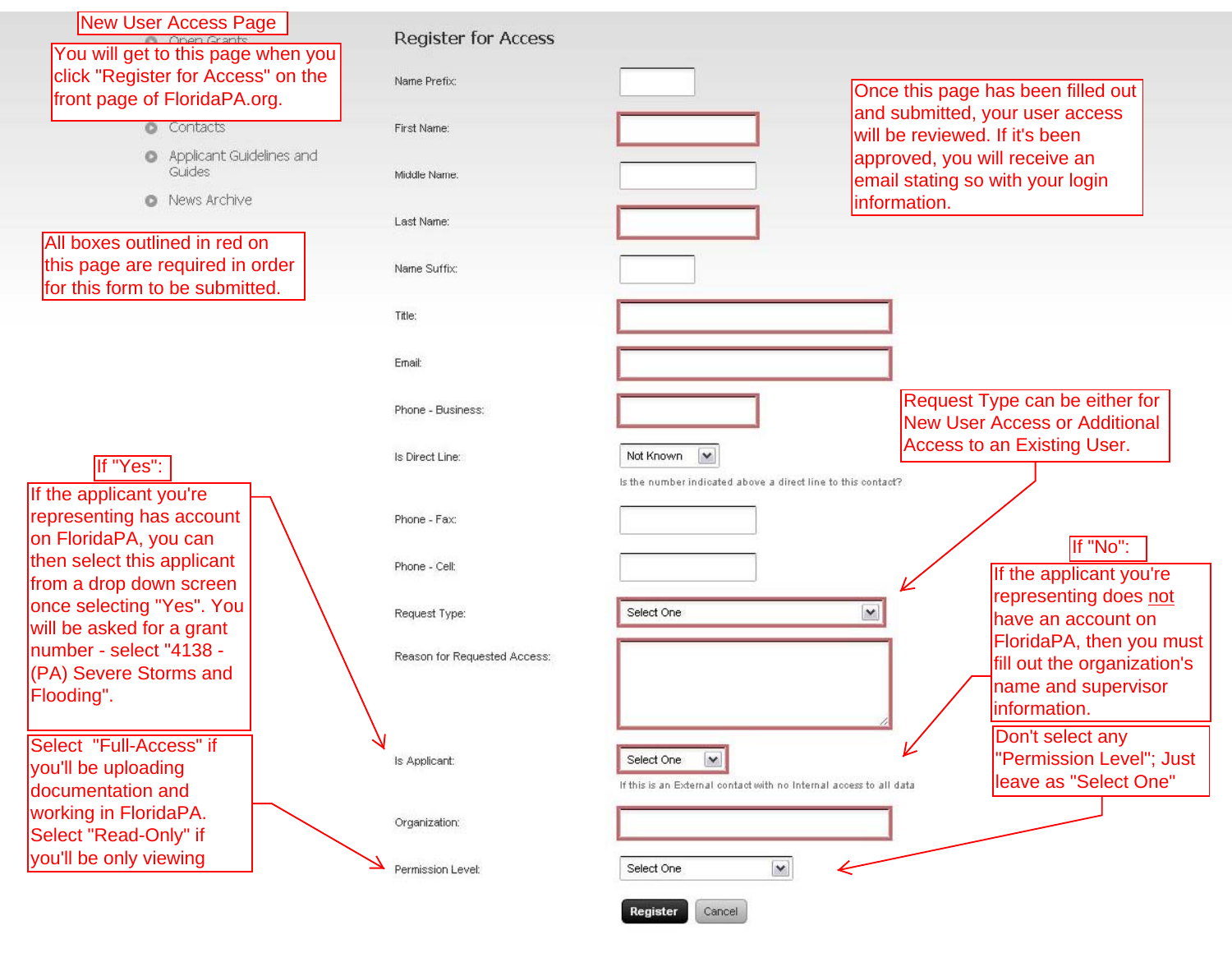Instructions for Existing Users but Forgot Login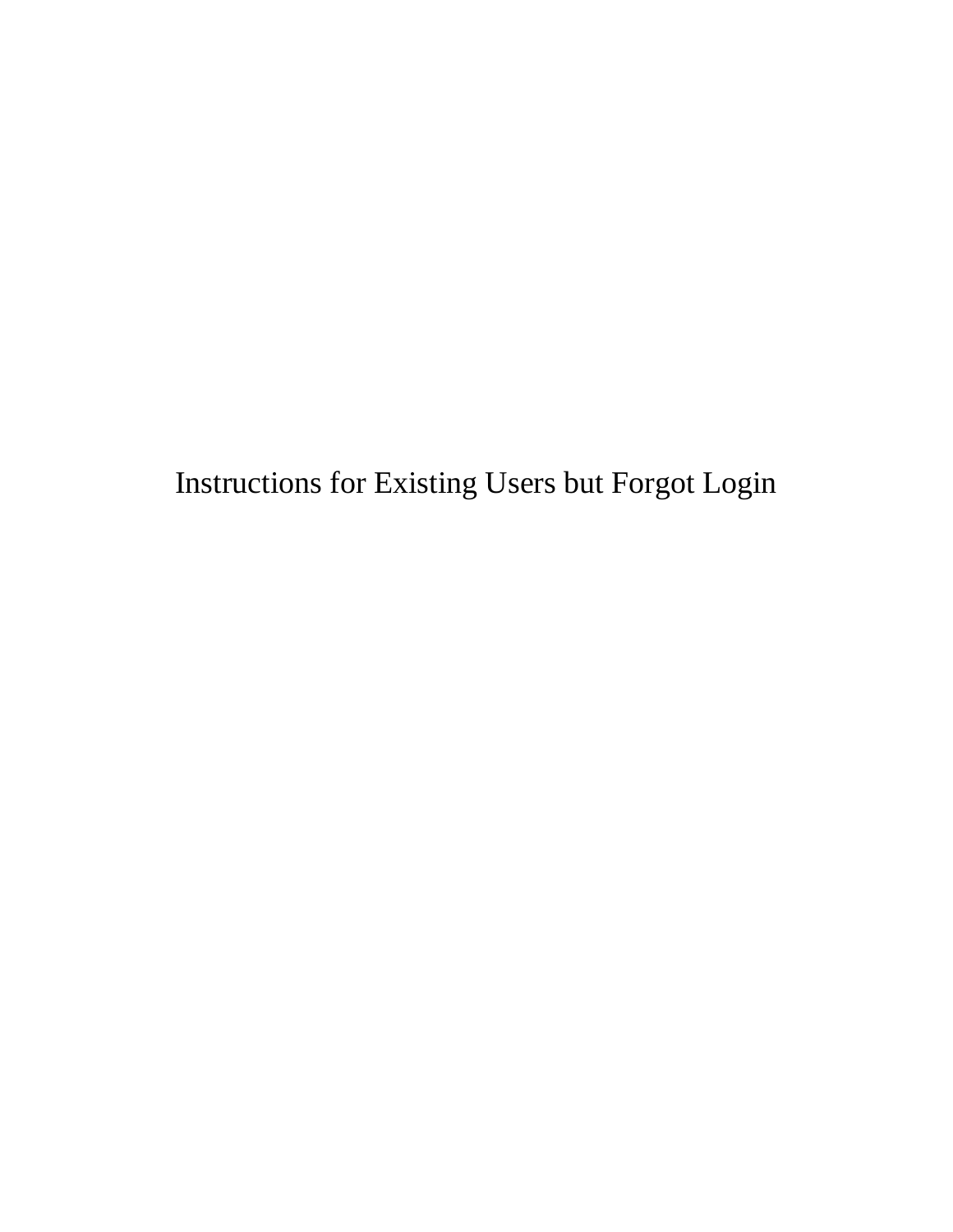You will get to this page when you click "Forgot Login?" on the front page of FloridaPA.org.

FloridaPA.org

**Retrieving Lost Account Login Information** 

Home Open Grants PA Info Forms Contacts Applicant Guidelines and Guides

## **Retrieve Account Information**

- O Open Grants
- **C** PA Info
- **O** Forms
- Contacts
- Applicant GI Guides
- **O** News Archiv

#### Retrieve Account Information

Forgotten your Password or Username? Enter your email address in the form below and your login details will be emailed to you. Please note, this action will reset your password.

|    | Email Address:                             |                         |
|----|--------------------------------------------|-------------------------|
|    | uidelines and                              |                         |
|    |                                            | <b>Send Information</b> |
| ve |                                            |                         |
|    |                                            |                         |
|    |                                            |                         |
|    |                                            |                         |
|    |                                            |                         |
|    | Enter your email address that you used     |                         |
|    | to register for FloridaPA.org. An email    |                         |
|    | will be sent to that email address shortly |                         |
|    | to reset your password.                    |                         |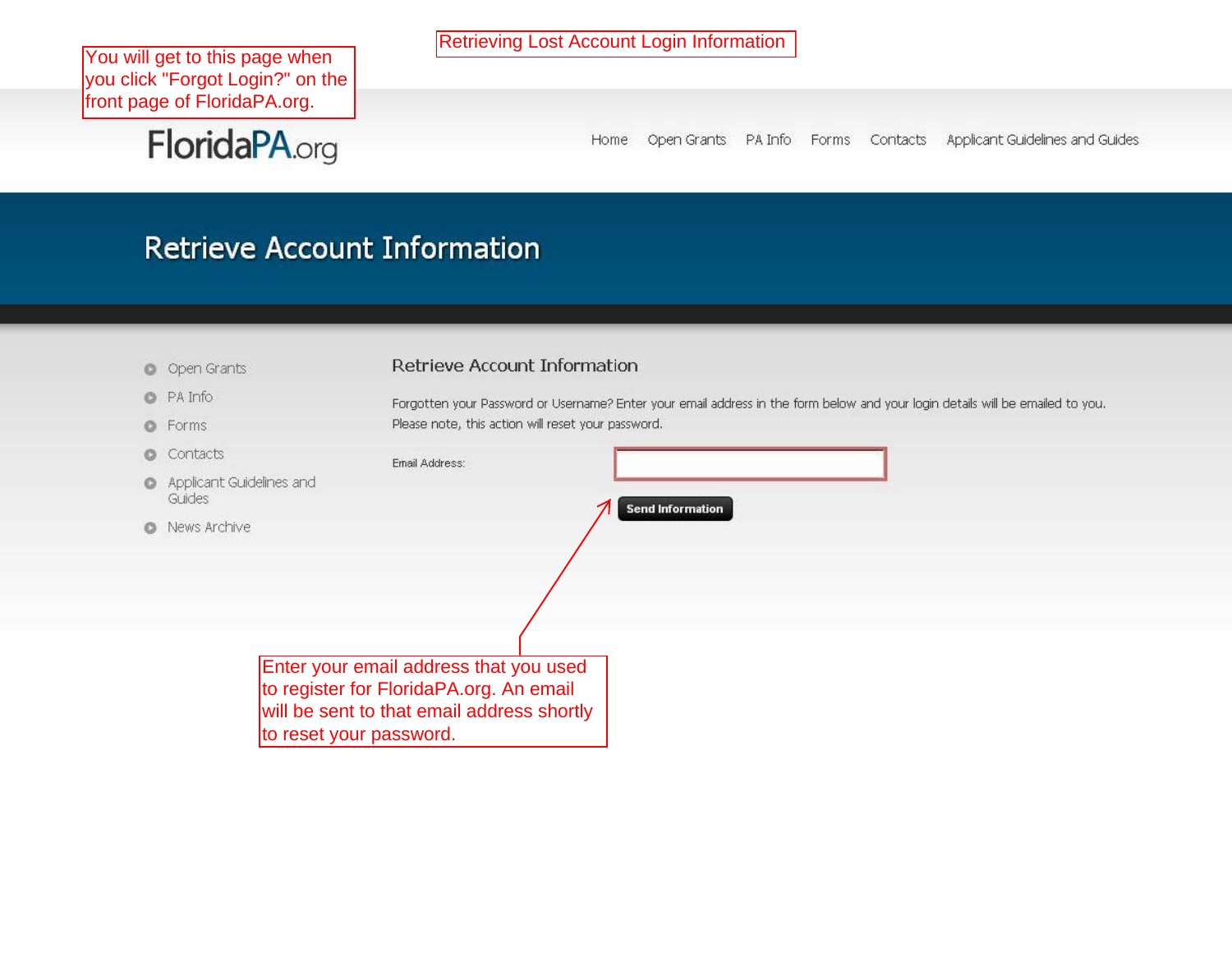Instructions for Existing Users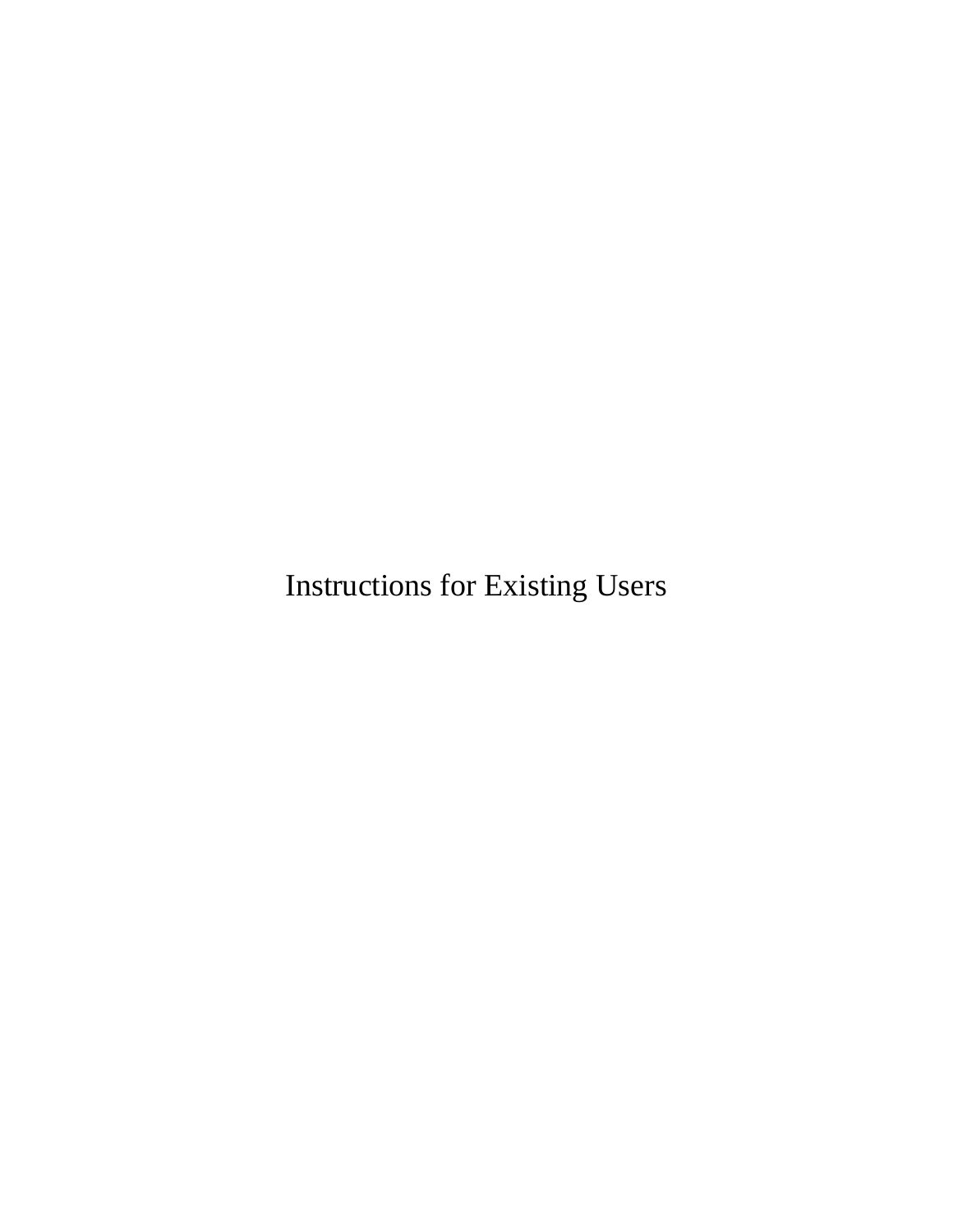# My Home

Here is a list of previous disasters that your applicant has submitted a "Request for Public Assistance" on. If you're a new applicant, this will be blank.

Welcome to the updated FloridsPA.org! For an introduction to the system, see the help guide available in the top-right corner of the screen.

**Accounts** 

| Quick Search:        |                         |                                                                                            | 18 results     | 昌<br>$\cdot$ $\sqrt{8}$ |
|----------------------|-------------------------|--------------------------------------------------------------------------------------------|----------------|-------------------------|
| $\bullet$ Grant #    | <b>Grant Name</b>       | Applicant Name                                                                             | Proj Count     | <b>Closed Date</b>      |
| 1539                 | Hurricane Charley       | Division of Emergency Management (DBA) Department of                                       | 15             |                         |
| 1545                 | Hurricane Frances       | Division of Emergency Management (DBA) Department of                                       | 15.            |                         |
| 1551                 | Hurricane Ivan          | Division of Emergency Management (DBA) Department of                                       | 16             |                         |
| 1561                 | Hurricane Jeanne        | Division of Emergency Management (DBA) Department of                                       | 15             |                         |
| 1595                 | Hurricane Dennis        | Click on "New Request for Assistance"<br>Division of Emergeno<br>to start the RPA process. |                |                         |
| 1602                 | Hurricane Katrina       | Division of Emergency Management (DBA) Department bt                                       | 20             |                         |
|                      | Hurricane Wilma         | Division of Emergency Management (DBA) Department of                                       | 20             |                         |
|                      |                         |                                                                                            |                |                         |
|                      | Severe Storms and Torna | Division of Emergency Management (DBA) Department of                                       | $\overline{7}$ |                         |
| 1609<br>1679<br>1785 | Tropical Storm Fay      | Division of Emergency Management (DBA) Department of                                       | 1              |                         |

| My Inbox Summary                      |  |
|---------------------------------------|--|
| > Inbox   0 total                     |  |
| > Drafts   2 total                    |  |
| Next 5 Quarterly Reports Due          |  |
| > Overdue 2013 Q1: Oct-Dec            |  |
| 1602 (PA) / Division of Emergency M   |  |
| > Overdue 2013 Q1: Oct-Dec            |  |
| 1595 (PA) / Division of Emergency M   |  |
| > Overdue 2013 Q1: Oct-Dec            |  |
| 1561 (PA) / Division of Emergency M   |  |
| > Overdue 2013 Q1: Oct-Dec            |  |
| 1551 (PA) / Division of Emergency M   |  |
| > Overdue 2013 Q1: Oct-Dec            |  |
| 1545 (PA) / Division of Emergency M   |  |
| <b>Applicants You Represent</b>       |  |
| > Division of Emergency Management    |  |
| (DBA) Department of Community Affairs |  |
| New Request for Assistance            |  |
| > Florida Division of Emergency       |  |
| Management                            |  |
| New Request for Assistance            |  |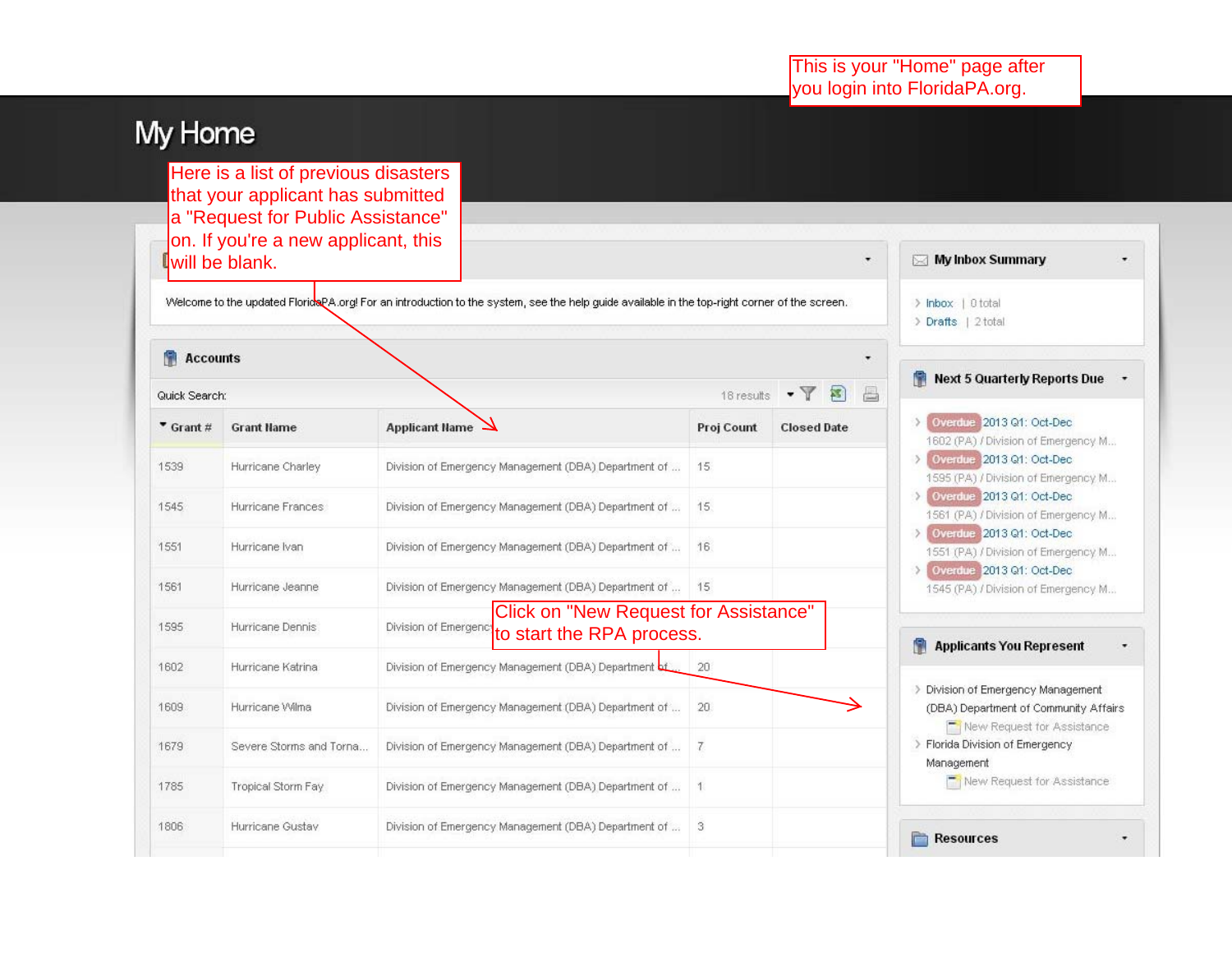### **Create New Request for Assistance**